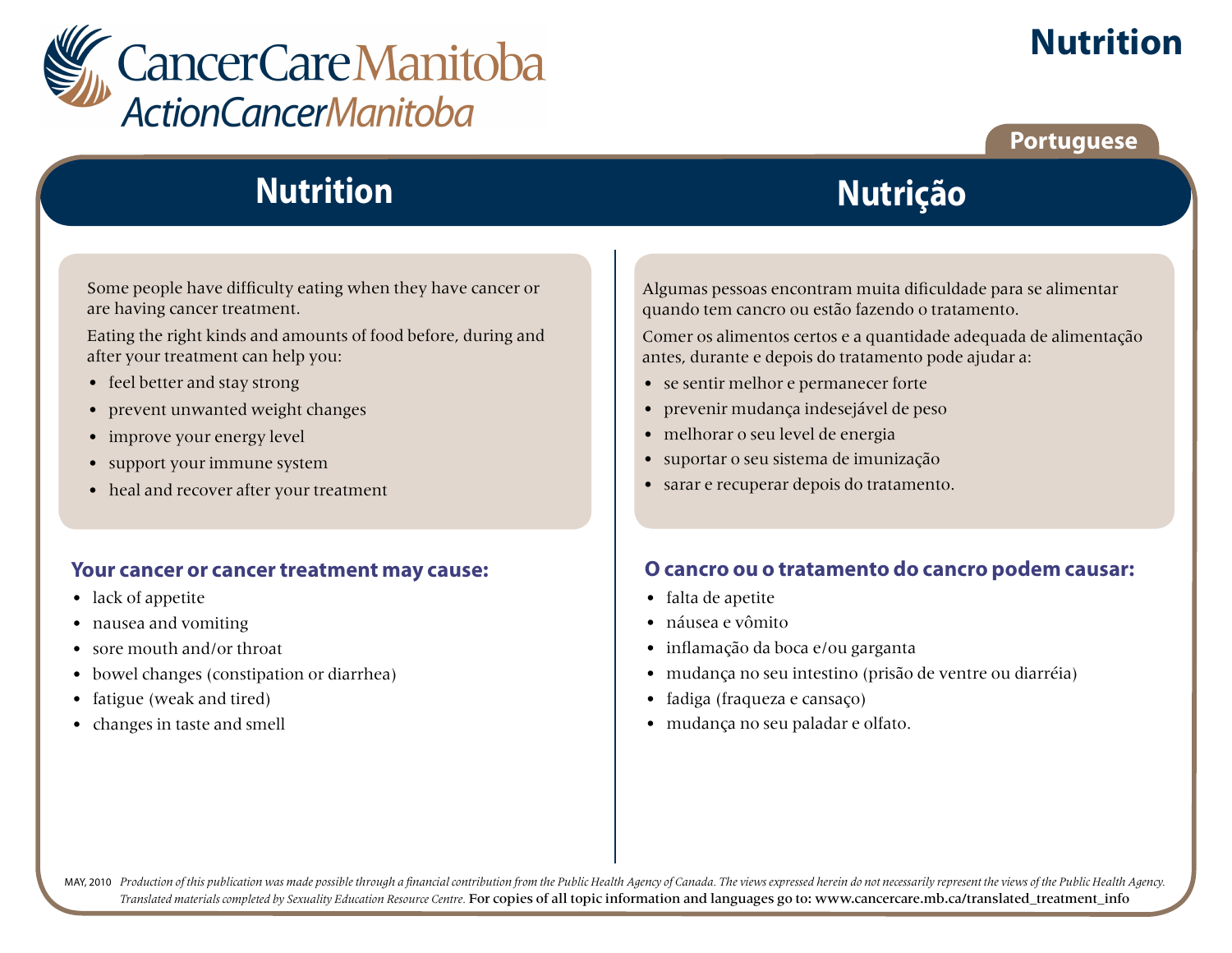

# **Portuguese**

# **Nutrition**

### **To help you eat better:**

- Try five to six small meals a day instead of three large ones. This will provide you with energy throughout the day.
- Try a variety of foods. Food that didn't taste good before, might taste better now.
- Stock your pantry and freezer with favourite and easy to prepare foods such as canned soup, pudding, canned fish, cheese, eggs, yogurt, cottage cheese, cereal, milk and bread. Family and friends may be able to help you do this.
- Stay as active as possible. Even a short walk each day may help improve your appetite.

## **Ideas to add extra calories:**

- Add whole milk or cream to: cereal, cream soups, milkshakes, pudding, custard, mashed potatoes and cheese sauces.
- Snack on dried fruit, cereal, yogurt, ice cream or milkshakes.
- Add extra butter, margarine, vegetable oil, sauces or gravy to mashed potatoes, bread, pasta, rice, cooked vegetables, hot cereals and soups.
- Try ready to drink liquid nutritional supplements (e.g. Boost, Ensure). They are easy to use and high in protein, calories, vitamins and minerals.
- Talk to a registered dietitian at CancerCare Manitoba for other food choices and ideas.

# **Nutrição**

### **Para ajudar numa alimentação melhor:**

- Tente fazer cinco ou seis pequenas refeições por dia em vez de comer em grande quantidade, três vezes. Isto vai fornecer energia durante o dia.
- Experimente uma alimentação variada. Alimento que antes não tinha um bom sabor, pode ter um gosto melhor agora.
- Encha a sua despensa e o congelador com alimentos favoritos e fáceis de preparar tais como latas de sopa, pudim, peixe enlatado, queijo, ovos, yogurte, ricota de queijo, cereal, leite e pão. Família e amigos podem ajudar com isso.
- Mantenha-se activa o máximo possível. Mesmo uma pequena caminhada diariamente pode melhorar o seu apetite.

## **Idéias para adicionar extra calorias:**

- Adicione leite gordo ou creme em: cereal, sopa cremosa, milk shakes (leite batido com sorvete), pudim, creme, purê de batata e molho com queijo.
- Petisque em frutas secas, cereais, yogurte, sorvete ou milk shakes.
- Adicione manteiga extra, margarina, óleo vegetal, molhos ou caldos no purê de batata, pão, pasta, arroz, vegetais cozidos, cereal quente e sopas.
- Experimente suplemento nutricional líquido pronto para ser usado (ex. Boost, Ensure). São ricos em proteínas, calorias, vitaminas e minerais e fácil de usar.
- Converse com uma nutricionista registrada no CancerCare Manitoba para outras alternativas e idéias sobre alimentos.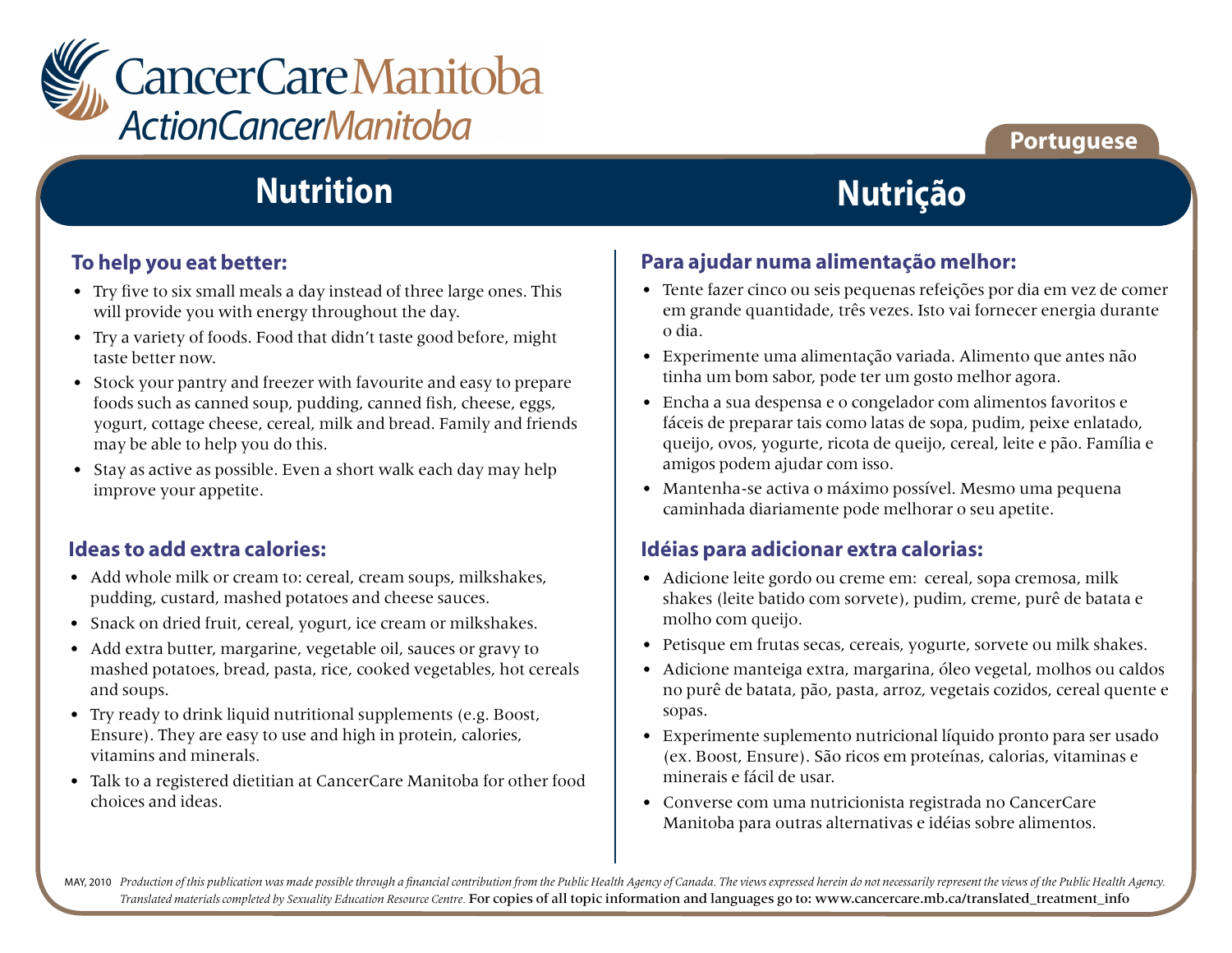

# **Portuguese**

# **Nutrition**

#### **Ideas to add extra protein:**

- Add grated cheese to soup, mashed potatoes, vegetable sauces and casseroles.
- Snack on hard cheese, cottage cheese, nuts, seeds, eggs and canned fish.
- Add peanut butter or other nut butters to sliced fruit, toast, muffins, crackers, ice cream and milkshakes.
- Talk to a registered dietitian at CancerCare Manitoba for other food choices and ideas.

# **Fluids are important for your body to function well**

- If you don't drink enough fluids you may feel tired, lightheaded and/or sick to your stomach.
- If you are losing weight choose fluids that contain calories such as: milk, juice, milkshakes or liquid nutritional supplements (e.g. Boost, Ensure).
- Drink less fluid with your meals if you feel full quickly.

#### **Idéias para adicionar extra proteina:**

- Adicionar queijo ralado em sopas, purê de batata, molhos de vegetais e caçarolas.
- Petiscar em queijos de consistência dura, queijos cremosos, nozes, castanha, amêndoas, sementes em geral e peixe enlatado.

**Nutrição**

- Adicione manteiga de amendoim ou outra manteiga de semente em pedaços de frutas, torradas, bolos, bolachas, sorvetes ou milk shakes.
- Converse com uma nutricionista registrada no CancerCare Manitoba sobre alternativas e idéias a respeito de alimentos.

## **Fluidos são importantes para o bom funcionamento do seu corpo**

- Se não tomas suficiente líquido podes sentir-se cansada, estonteada e/ou com o estômago enjoado.
- Se estiver perdendo peso, escolha líquidos que contém calorias tais como leite, sumos, milk shakes ou suplemento nutritivo líquido (ex. Boost, Ensure).
- Se estiver sentindo saciada rapidamente beba menos líquido durante suas refeições.